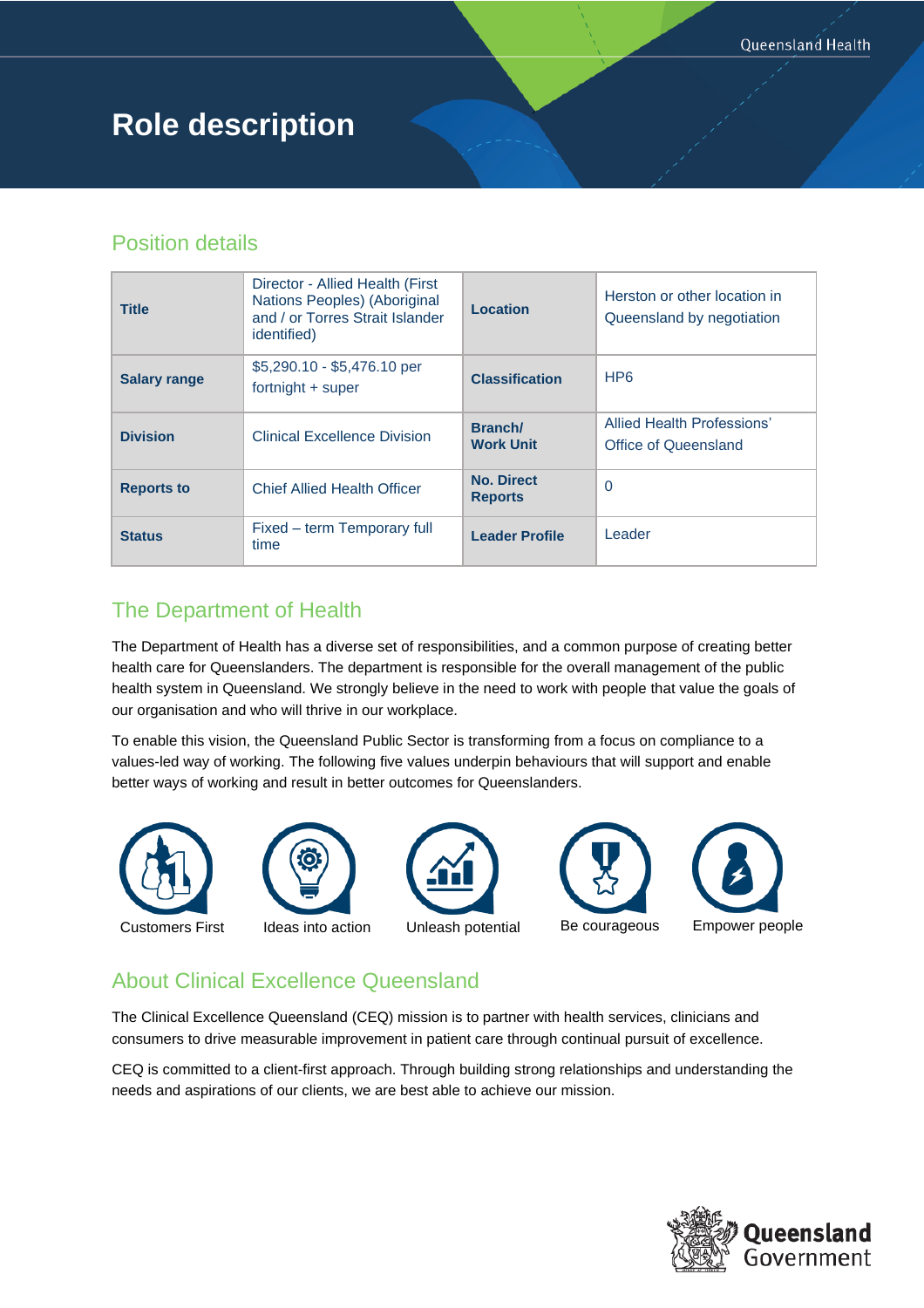The division comprises:

- **Allied Health Professions' Office Queensland** leads the development, implementation and evaluation of strategies to ensure an appropriately skilled allied health workforce meets the current and future health service needs of Queensland.
- **Centre for Leadership Excellence** develops the leadership and management capabilities of Queensland Health clinicians to support improvement in healthcare teamwork, culture and service delivery.
- **Healthcare Improvement Unit** is responsible for driving systems improvement and reform by working collaboratively with Statewide Clinical Networks, Hospital and Health Services and other system leaders to explore opportunities to improve access to healthcare.
- **Mental Health, Alcohol and Other Drugs Branch** supports the state-wide development, delivery and enhancement of the specialist areas of mental health and alcohol and other drugs treatment in Queensland. This includes responsibility for administering the Mental Health Act 2016 and a comprehensive program of information management to support clinical care, service improvement, planning, purchasing and building the evidence base.
- **Office of the Chief Dental Officer** provides expertise and strategic leadership in oral health and responsible for monitoring oral health services in Queensland to ensure high quality accessible care of Queenslanders.
- **Office of the Chief Nursing and Midwifery Officer** provides overall professional and industry advice for nursing and midwifery. The office leads, advocates and supports nurses and midwives to provide quality, safe care for Queensland communities through policy, direction and regulation.
- **Patient Safety and Quality Improvement Service** monitors and supports Hospital and Health Services in minimising patient harm, reducing unwarranted variation in health care and achieving high quality patient-centred care.

### About the role

This role will provide high level strategic leadership to identify, manage, implement and evaluate statewide workforce strategies and reform activities, including policy and regulatory change, to enhance the capacity and capability of the allied health workforce, to deliver services for Aboriginal and Torres Strait Islander people in Queensland. This will include providing expert, authoritative, professional and strategic advice on models of care, service continuity and sustainability, workforce, and education and training issues and strategies to meet the needs of Aboriginal and Torres Strait Islander consumers, with a particular focus on rural and remote communities and health system response to novel coronavirus (COVID-19).

#### Key responsibilities include

- Provide high level leadership and management in the initiation, development, implementation and evaluation of strategic workforce initiatives and reform in relation to complex factors impacting the health outcomes of Aboriginal and Torres Strait Islander people including providing advice on alternate models and approaches in service delivery, practice and education and training of multidisciplinary teams.
- Lead the development of strategic changes in policy, regulation, industrial frameworks and professional and accreditation standards to enable changes in workforce capability and capacity and models of service that meet the needs of the community.



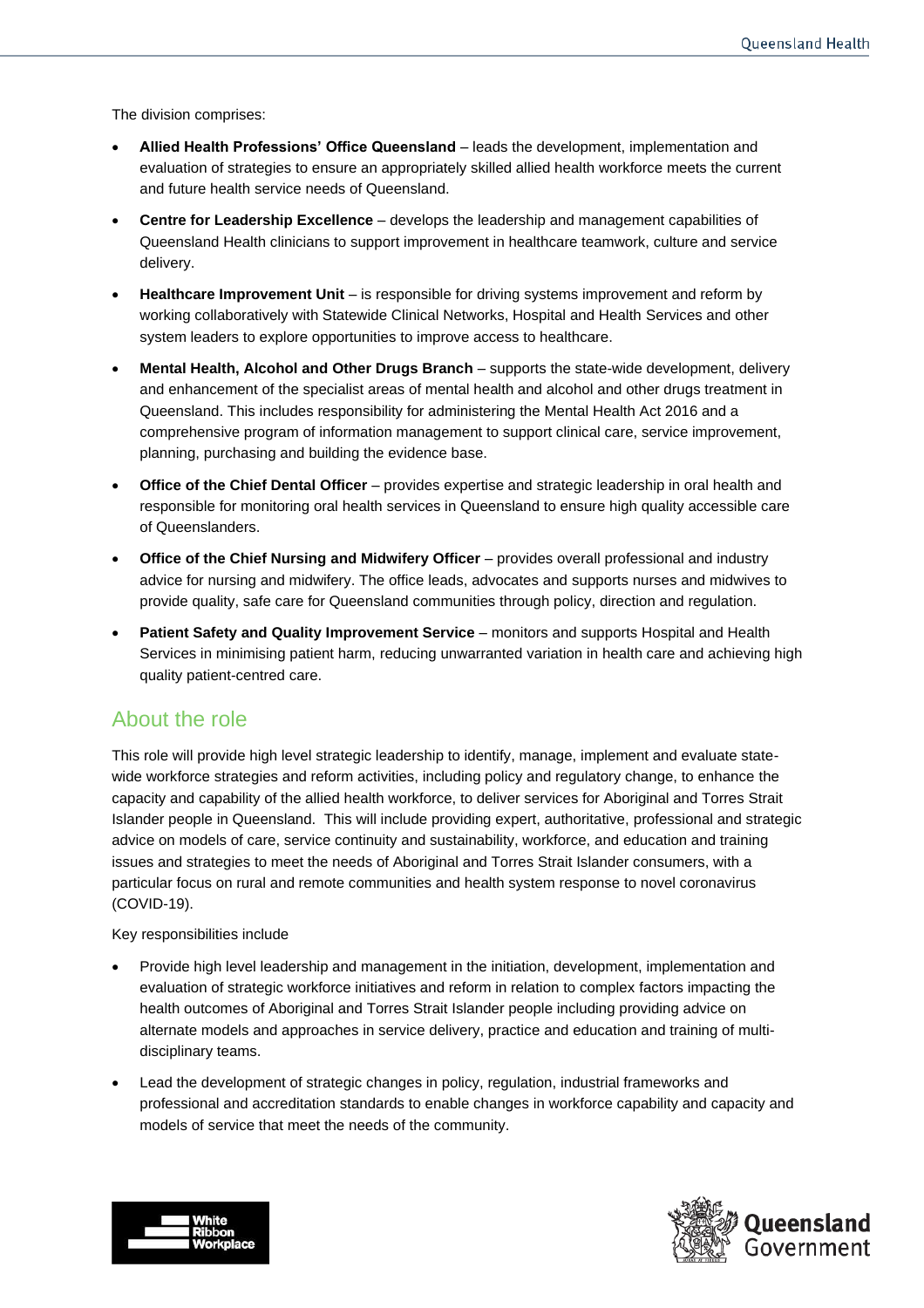- Provide strategic leadership in statewide service and workforce reform, and clinical education and training strategies, applying high level knowledge of factors influencing Aboriginal and Torres Strait Islander consumers' access, engagement, and experience of allied health services and lead and advocate authoritatively for the development of new policy and strategic initiatives statewide and nationally to enhance the sustainability of allied health services, workforce and education pathways for allied health professions and other relevant workforce groups.
- Work collaboratively with the Aboriginal and Torres Strait Islander Health Division and other key stakeholders to co-design multi-disciplinary workforce reforms that enhance Aboriginal and Torres Strait Islander system leadership.
- Develop, manage and maintain effective partnerships with Hospital and Health Services, other Department Divisions, professional associations and industry partners, education providers including universities and registered training organisations, other government and non-government agencies including Aboriginal and Torres Strait Islander Community Controlled Healthcare Organisations and relevant peak bodies, and other jurisdictions to address recruitment, retention and workforce capacity and capability issues.
- Develop high quality reports, submissions, plans, frameworks and guidelines and consultative documents on a broad range of complex workforce strategies, service provision and management issues to meet the needs of diverse stakeholders at all levels of Queensland Health and external to the organisation at both a jurisdictional and national level.
- Represent Queensland Health on state and national committees, including representation for the Chief Allied Health Officer, in liaison, negotiation and consultation with internal and external stakeholders such as State and Commonwealth Government agencies, educational institutions, registration authorities, professional and industrial organisations on complex and sensitive health workforce, industrial and clinical education issues.
- Provide expert strategic advice and authoritative counsel to senior Departmental management including the Minister and Director General and other internal customers of Queensland Health regarding workforce planning and reform issues that have state-wide implications for Queensland Health and the State's health system generally.
- Administer, direct and control the resource and financial management of relevant cost centres containing allocated budget for relevant initiatives as required to exercise the approved financial delegation for the role.
- Supervise and manage staff in line with quality contemporary human resource practices and policies including workplace health and safety, ethical behaviour, equal employment opportunity and antidiscrimination as required to exercise the approved human resource delegation for the role.
- Fulfil the responsibilities of this role in accordance with Queensland Health's core values, as outlined above.

# Organisational fit

The Department of Health recognises that organisational success is driven by excellence in leadership and management.

All Leaders at the Department of Health are committed to providing values-based and transformational leadership.



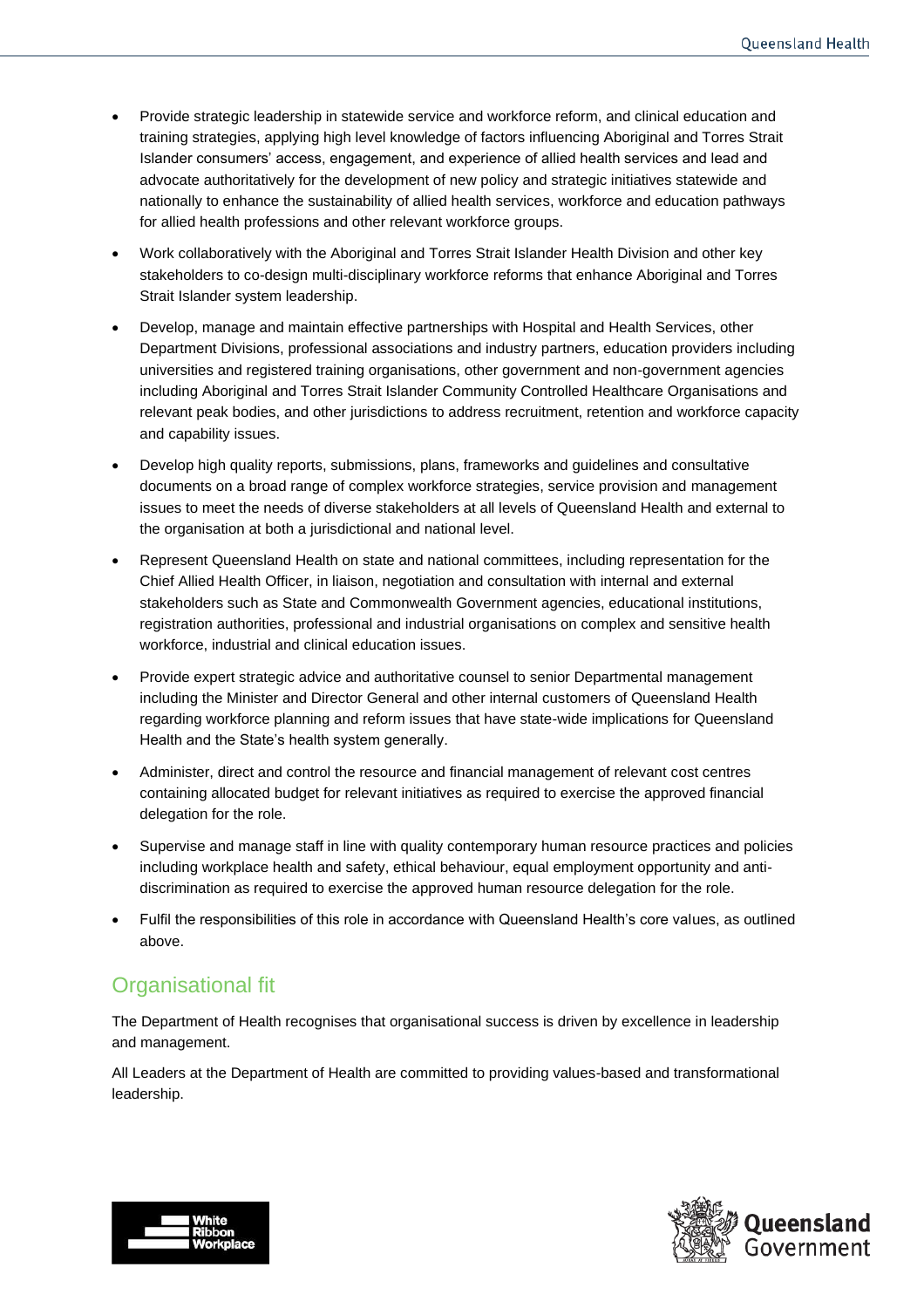The five success factors below have been identified as most relevant to success within the Department of Health.

Leaders are expected to embrace and model behaviours that achieve these success factors and develop an organisational culture enables the Department of Health to meet its current and future strategic objectives.



Aspiring to high performance and supporting excellence

Connecting with each other, our community and the

system

Understanding our role and the contribution we all make

Respecting other and valuing diversity

**Continually** developing our own capability and others

# Role fit

The essential requirements for this role are:

- For this job it is a genuine occupational requirement that it be filled by an Aboriginal and/or Torres Strait Islander person as permitted and arguable under Sections 25 and 104 of the Queensland *Anti-Discrimination Act 1991*.
- Comprehensive knowledge of issues and priorities for Aboriginal and Torres Strait Islander health and wellbeing at a national and state level, and an understanding of rural and remote health service, workforce and education and training challenges and opportunities including those relevant to novel coronavirus (COVID-19).
- Demonstrated expert knowledge and skills in the management of diverse and/or multi-disciplinary allied health services and workforce development initiatives including high-level understanding of professional scope of practice, regulatory and policy frameworks, training and practice requirements for the allied health professions.
- Demonstrated high level ability to initiate, research, interpret and influence system-level workforce and service issues and to provide leadership and authoritative, professional and strategic advice to contribute to reform agenda.
- Demonstrated high level oral and written communication skills, including demonstrated ability to prepare briefings and reports of a substantial and complex nature and highly effective negotiation, conflict management and consultation skills with multiple stakeholders within Queensland Health, other government departments, university providers, professional associations, Aboriginal and Torres Strait Islander healthcare organisations, peak bodies and consumer and advocacy groups, nongovernment agencies and the commonwealth to achieve strategic outcomes regarding professional workforce and education issues.

A mandatory requirement of this role is a formal qualification in an allied health profession from a recognised tertiary institution which will permit registration with the relevant professional registration board, or eligibility for membership/accreditation with a professional association.

Allied health qualifications refers to one of the following Health Practitioner qualifications:



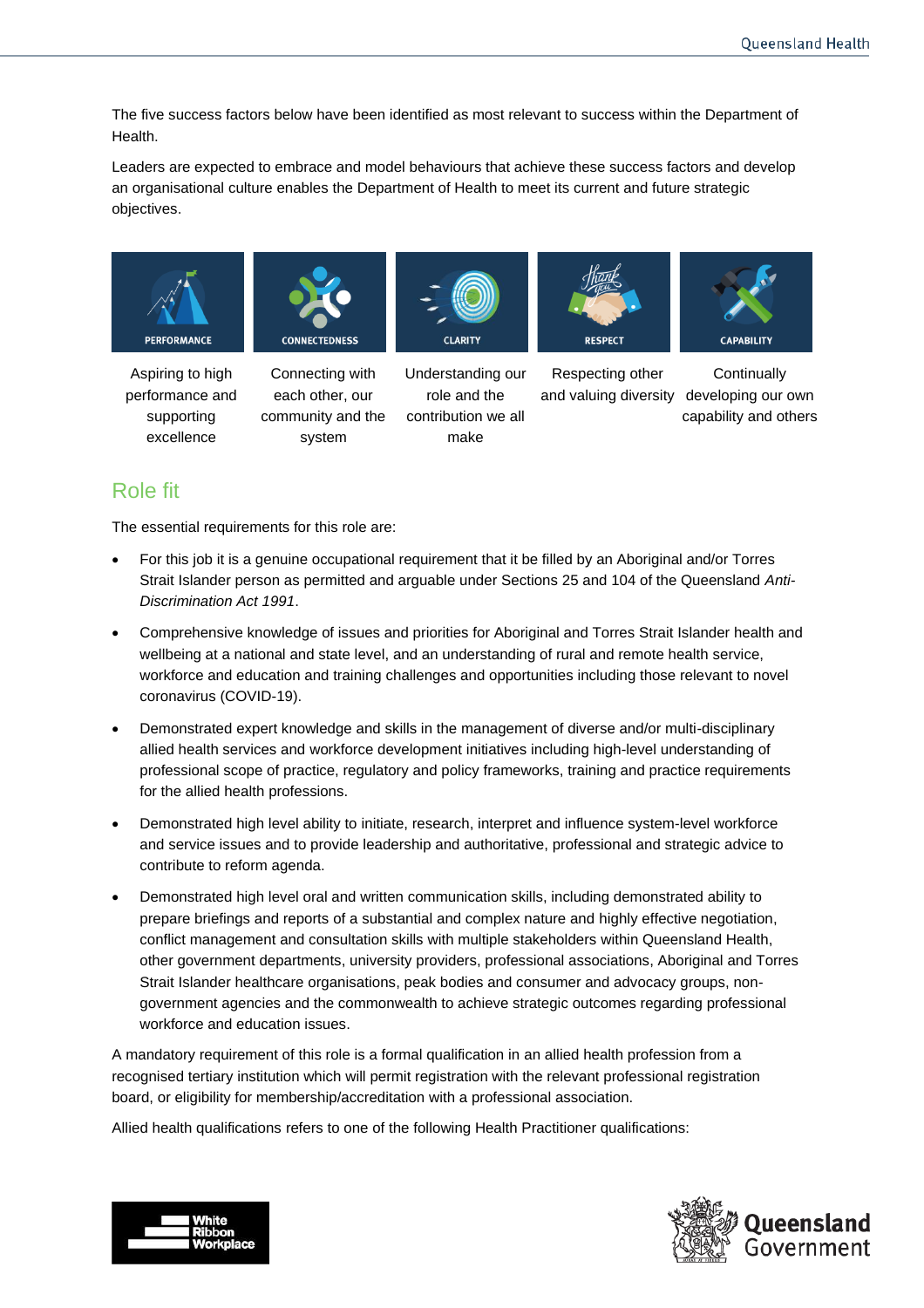- Audiology
- Clinical Physiology
- Clinical Perfusion
- Dietetics & Nutrition
- Exercise Physiology
- **Medical Radiation Professions**
- Music Therapy
- Occupational Therapy
- **Optometry**
- **Orthoptics**
- **Pharmacy**
- **Physiotherapy**
- **Podiatry**
- Prosthetics & Orthotics
- Psychology
- Rehabilitation Engineering
- Social Work
- **Sonography**
- Speech Pathology

Post graduate qualifications in management, Aboriginal and Torres Strait Islander studies/health, clinical education and training or research or policy would be highly desirable.

### Specific working conditions

Travel within Queensland and inter-state may be required occasionally as part of this position.

### Occupational Health and Safety

The Department of Health aims to maintain a safe, healthy and secure work environment for all employees, clients, visitors and contractors. Achieving this aim is the responsibility of all.

### Disclosure of any pre-existing injury or medical condition

Applicants may be required to disclose any pre-existing injury or medical condition of which they suspect would be aggravated by performing the role. Details are available in section 571 of the Workers' Compensation and Rehabilitation Act 2003 [\(https://www.legislation.qld.gov.au/view/html/inforce/current/act-2003-027#ch.14-pt.1-div.1\)](https://www.legislation.qld.gov.au/view/html/inforce/current/act-2003-027#ch.14-pt.1-div.1)

### Respect in the Workplace

The Department of Health values and respects the diversity of its workforce and believes that all its employees should be treated fairly and with dignity and respect. All employees of the Department must show respect for each other, visitors, the general public and contractors by treating them fairly and objectively, ensuring freedom from discrimination, sexual harassment, racial or religious vilification, victimisation and bullying. The Department of Health is an equal opportunity employer.

To demonstrate support for a safe, secure and supportive workplace, the Department of Health is a White Ribbon Australia accredited workplace.